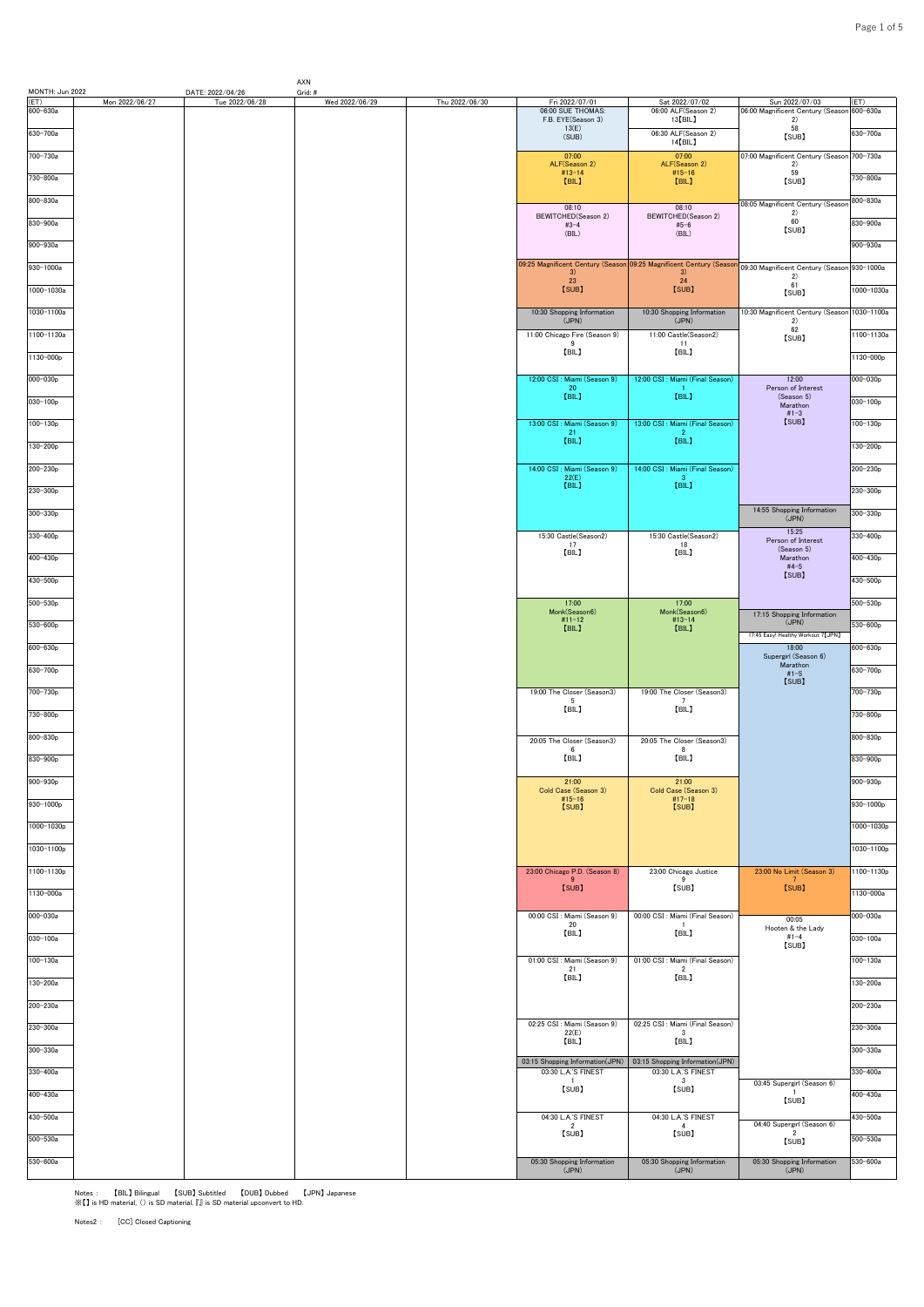| MONTH: Jul 2022      |                                                        | DATE: 2022/04/26                                       | AXN<br>Grid: #                                         |                                                        |                                                                                                                                                                                                                               |                                                                  |                                                        |                          |
|----------------------|--------------------------------------------------------|--------------------------------------------------------|--------------------------------------------------------|--------------------------------------------------------|-------------------------------------------------------------------------------------------------------------------------------------------------------------------------------------------------------------------------------|------------------------------------------------------------------|--------------------------------------------------------|--------------------------|
| (ET)                 | Mon 2022/07/04                                         | Tue 2022/07/05                                         | Wed 2022/07/06                                         | Thu 2022/07/07                                         | Fri 2022/07/08                                                                                                                                                                                                                | Sat 2022/07/09                                                   | Sun 2022/07/10                                         | (ET)                     |
| 600-630a<br>630-700a | 06:00 Murder, She Wrote<br>[BIL]                       | 06:00 Murder, She Wrote<br>$\overline{2}$<br>[BIL]     | 06:00 Murder, She Wrote<br>3<br>[BIL]                  | 06:00 Murder, She Wrote<br>[BIL]                       | 06:00 Murder, She Wrote<br>5<br>[BIL]                                                                                                                                                                                         | 06:00 Murder, She Wrote<br>6<br>[BIL]                            | 06:00 Magnificent Century (Seasor<br>2)<br>63<br>[SUB] | $600 - 630a$<br>630-700a |
| 700-730a             | 07:00                                                  | 07:00                                                  | 07:00                                                  | 07:00                                                  | 07:00(N)                                                                                                                                                                                                                      | 07:00                                                            | 07:05 Magnificent Century (Seasor                      | 700-730a                 |
| 730-800a             | ALF(Season 2)<br>$#17-18$                              | ALF(Season 2)<br>#19-20                                | ALF(Season 2)<br>$#21 - 22$                            | ALF(Season 2)<br>#23-24(E)                             | ALF(Season 3)<br>$#1 - 2$                                                                                                                                                                                                     | ALF(Season 3)<br>$#3 - 4$                                        | 2)<br>64                                               | 730-800a                 |
|                      | [BIL]                                                  | [BIL]                                                  | [BIL]                                                  | [BIL]                                                  | [BIL]                                                                                                                                                                                                                         | [BIL]                                                            | [SUB]                                                  |                          |
| 800-830a             | 08:10                                                  | 08:10                                                  | 08:10                                                  | 08:10                                                  | 08:10                                                                                                                                                                                                                         | 08:10                                                            | 08:15 Magnificent Century (Seasor                      | 800-830a                 |
| 830-900a             | BEWITCHED(Season 2)<br>$#7-8$<br>(BIL)                 | BEWITCHED(Season 2)<br>$#9-10$<br>(BIL)                | BEWITCHED(Season 2)<br>$#11 - 12$<br>(BIL)             | BEWITCHED(Season 2)<br>$#13 - 14$<br>(BIL)             | BEWITCHED(Season 2)<br>$#15 - 16$<br>(BIL)                                                                                                                                                                                    | BEWITCHED(Season 2)<br>$#17-18$<br>(BIL)                         | 2)<br>65                                               | 830-900a                 |
| 900-930a             |                                                        |                                                        |                                                        |                                                        |                                                                                                                                                                                                                               |                                                                  | [SUB]                                                  | $900 - 930a$             |
| 930-1000a            |                                                        |                                                        |                                                        |                                                        | 09:25 Magnificent Century (Season 09:25 Magnificent Century (Season 09:25 Magnificent Century (Season 09:25 Magnificent Century (Season 09:25 Magnificent Century (Season 09:25 Magnificent Century (Season 09:25 Magnificent |                                                                  | 09:20 Magnificent Century (Seasor<br>2)                | 930-1000a                |
| 1000-1030a           | 3)<br>25<br>[SUB]                                      | 3)<br>26<br>[SUB]                                      | 3)<br>27<br>[SUB]                                      | 3)<br>28<br>[SUB]                                      | 3)<br>29<br>[SUB]                                                                                                                                                                                                             | 3)<br>30<br>[SUB]                                                | 66<br>[SUB]                                            | 1000-1030a               |
|                      |                                                        |                                                        |                                                        |                                                        |                                                                                                                                                                                                                               |                                                                  |                                                        |                          |
| 1030-1100a           | 10:30 Shopping Information<br>(JPN)                    | 10:30 Shopping Information<br>(JPN)                    | 10:30 Shopping Information<br>(JPN)                    | 10:30 Shopping Information<br>(JPN)                    | 10:30 Shopping Information<br>(JPN)                                                                                                                                                                                           | 10:30 Shopping Information<br>(JPN)                              | 10:30 Magnificent Century (Seasor<br>2)                | 1030-1100a               |
| 1100-1130a           | 11:00 Chicago P.D. (Season 8)<br>9                     | 11:00 The Blacklist (Season 2)<br>10                   | 11:00 Magnum P.I. (Season 3)<br>11                     | 11:00 Chicago Med (Season 3)<br>10                     | 11:00 Chicago Fire (Season 9)<br>10                                                                                                                                                                                           | 11:00 Castle(Season2)<br>12                                      | 67<br>[SUB]                                            | 1100-1130a               |
| 1130-000p            | [BIL]                                                  | [BIL]                                                  | [BIL]                                                  | [BIL]                                                  | [BIL]                                                                                                                                                                                                                         | [BIL]                                                            |                                                        | 1130-000p                |
| $000 - 030p$         | 12:00 CSI : Miami (Final Season)                       | 12:00 CSI : Miami (Final Season)                       | 12:00 CSI : Miami (Final Season)                       | 12:00 CSI : Miami (Final Season)                       | 12:00 CSI : Miami (Final Season)                                                                                                                                                                                              | 12:00 CSI : Miami (Final Season)                                 | 12:00                                                  | 000-030p                 |
| $030 - 100p$         | -4<br>[BIL]                                            | - 7<br>[BIL]                                           | 10 <sup>10</sup><br>[BIL]                              | -13<br>[BIL]                                           | 16<br>[BIL]                                                                                                                                                                                                                   | 19(E)<br>[BIL]                                                   | Person of Interest<br>(Season 5)                       | $030 - 100p$             |
|                      |                                                        |                                                        |                                                        |                                                        |                                                                                                                                                                                                                               |                                                                  | Marathon<br>$#6 - 8$<br>[SUB]                          |                          |
| $100 - 130p$         | 13:00 CSI : Miami (Final Season)<br>-5<br>[BIL]        | 13:00 CSI : Miami (Final Season)<br>-8<br>[BIL]        | 13:00 CSI : Miami (Final Season)<br>-11<br>[BIL]       | 13:00 CSI : Miami (Final Season)<br>-14<br>[BIL]       | 13:00 CSI : Miami (Final Season)<br>-17<br>[BIL]                                                                                                                                                                              | 13:00 Cold Case(Season 4)<br>4<br>[SUB]                          |                                                        | $100 - 130p$             |
| 130-200p             |                                                        |                                                        |                                                        |                                                        |                                                                                                                                                                                                                               |                                                                  |                                                        | $130 - 200p$             |
| $200 - 230p$         | 14:00 CSI : Miami (Final Season)<br>-6                 | 14:00 CSI : Miami (Final Season)<br>-9                 | 14:00 CSI : Miami (Final Season)<br>12                 | 14:00 CSI : Miami (Final Season)<br>15                 | 14:00 CSI : Miami (Final Season)<br>18                                                                                                                                                                                        | 14:00 Cold Case(Season 4)<br>5                                   |                                                        | $200 - 230p$             |
| 230-300p             | [BIL]                                                  | [BIL]                                                  | [BIL]                                                  | [BIL]                                                  | [BIL]                                                                                                                                                                                                                         | [SUB]                                                            |                                                        | 230-300p                 |
| 300-330p             |                                                        |                                                        |                                                        |                                                        |                                                                                                                                                                                                                               |                                                                  | 14:55 Shopping Information<br>(JPN)                    | $300 - 330p$             |
| 330-400p             | 15:30 Castle(Season2)                                  | 15:30 Castle(Season2)                                  | 15:30 Castle(Season2)                                  | 15:30 Castle(Season2)                                  | 15:30 Castle(Season2)                                                                                                                                                                                                         | 15:30 Castle(Season2)                                            | 15:25                                                  | 330-400p                 |
|                      | 19<br>[BIL]                                            | 20<br>[BIL]                                            | 21<br>[BIL]                                            | 22<br>[BIL]                                            | 23<br>[BIL]                                                                                                                                                                                                                   | 24(E)<br>[BIL]                                                   | Person of Interest<br>(Season 5)                       |                          |
| 400-430p             |                                                        |                                                        |                                                        |                                                        |                                                                                                                                                                                                                               |                                                                  | Marathon<br>$#9-10$<br>[SUB]                           | 400-430p                 |
| 430-500p             |                                                        |                                                        |                                                        |                                                        |                                                                                                                                                                                                                               |                                                                  |                                                        | 430-500p                 |
| 500-530p             | 17:00<br>Monk(Season6)                                 | 17:00<br>SUE THOMAS: F.B. EYE                          | 17:00<br>SUE THOMAS: F.B. EYE                          | 17:00<br>SUE THOMAS: F.B. EYE                          | 17:00<br>SUE THOMAS: F.B. EYE                                                                                                                                                                                                 | 17:00<br>SUE THOMAS: F.B. EYE                                    | 17:15 Shopping Information                             | 500-530p                 |
| $530 - 600p$         | #15-16(E)<br>[BIL]                                     | $#1 - 2$<br>(BIL)                                      | $#3 - 4$<br>(BIL)                                      | $#5 - 6$<br>(BIL)                                      | $#7-8$<br>(BIL)                                                                                                                                                                                                               | $#9 - 10$<br>(BIL)                                               | (JPN)                                                  | $530 - 600p$             |
| 600-630p             |                                                        |                                                        |                                                        |                                                        |                                                                                                                                                                                                                               |                                                                  | 17:45 Easy! Healthy Workout 8 [JPN]<br>18:00           | 600-630p                 |
| 630-700p             |                                                        |                                                        |                                                        |                                                        |                                                                                                                                                                                                                               |                                                                  | Supergirl (Season 6)<br>Marathon                       | 630-700p                 |
|                      |                                                        |                                                        |                                                        |                                                        |                                                                                                                                                                                                                               |                                                                  | $#6 - 10$<br>[SUB]                                     |                          |
| 700-730p             | 19:00 The Closer (Season3)<br>-9<br>[BIL]              | 19:00 The Closer (Season3)<br>-11<br>[BIL]             | 19:00 The Closer (Season3)<br>13<br>[BIL]              | 19:00 The Closer (Season3)<br>15(E)<br>[BIL]           | 19:00 Unforgettable<br>[BIL]                                                                                                                                                                                                  | 19:00 Unforgettable<br>3<br>[BIL]                                |                                                        | 700-730p                 |
| 730-800p             |                                                        |                                                        |                                                        |                                                        |                                                                                                                                                                                                                               |                                                                  |                                                        | 730-800p                 |
| 800-830p             | 20:05 The Closer (Season3)                             | 20:05 The Closer (Season3)                             | 20:05 The Closer (Season3)                             | 20:05 Chicago Med (Season 3)                           | 20:05 Unforgettable                                                                                                                                                                                                           | 20:05 Unforgettable<br>$\mathbf{A}$                              |                                                        | $800 - 830p$             |
| 830-900p             | 10<br>[BIL]                                            | 12<br>[BIL]                                            | 14<br>[BIL]                                            | 10<br>[BIL]                                            | $\overline{2}$<br>[BIL]                                                                                                                                                                                                       | [BIL]                                                            |                                                        | 830-900p                 |
| 900-930p             | 21:00                                                  | 21:00                                                  | 21:00                                                  | 21:00                                                  | 21:00                                                                                                                                                                                                                         | 21:00                                                            |                                                        | $900 - 930p$             |
| 930-1000p            | Cold Case (Season 3)<br>#19-20                         | Cold Case (Season 3)<br>$#21 - 22$                     | Cold Case (Season 3)<br>#23(E)                         | Cold Case (Season 4)<br>$#2-3$                         | Cold Case (Season 4)<br>$#4-5$                                                                                                                                                                                                | Cold Case (Season 4)<br>$#6-7$                                   |                                                        | $930 - 1000p$            |
|                      | [SUB]                                                  | [SUB]                                                  | [SUB]                                                  | [SUB]                                                  | [SUB]                                                                                                                                                                                                                         | [SUB]                                                            |                                                        |                          |
| 1000-1030p           |                                                        |                                                        | 22:00<br>Cold Case (Season 4)<br>#1                    |                                                        |                                                                                                                                                                                                                               |                                                                  |                                                        | 1000-1030p               |
| 1030-1100p           |                                                        |                                                        | [SUB]                                                  |                                                        |                                                                                                                                                                                                                               |                                                                  |                                                        | 1030-1100p               |
| 1100-1130p           | 23:00 The Blacklist (Season 2)<br>10 <sup>10</sup>     | 23:00 Magnum P.I. (Season 3)<br>11                     | 23:00 Chicago Med (Season 3)<br>10 <sup>1</sup>        | 23:00 Chicago Fire (Season 9)<br>10                    | 23:00 Chicago P.D. (Season 8)<br>10                                                                                                                                                                                           | 23:00 Chicago Justice<br>10                                      | 23:00 No Limit (Season 3)<br>8(E)                      | 1100-1130p               |
| 1130-000a            | [SUB]                                                  | [SUB]                                                  | [SUB]                                                  | [SUB]                                                  | [SUB]                                                                                                                                                                                                                         | [SUB]                                                            | [SUB]                                                  | 1130-000a                |
| 000-030a             | 00:00 CSI : Miami (Final Season)                       | 00:00 CSI : Miami (Final Season)                       | 00:00 CSI : Miami (Final Season)                       | 00:00 CSI : Miami (Final Season)                       | 00:00 CSI : Miami (Final Season)                                                                                                                                                                                              | 00:00 CSI : Miami (Final Season)                                 | 00:05                                                  | 00-030a                  |
| $030 - 100a$         | [BIL]                                                  | [BIL]                                                  | 10<br>[BIL]                                            | 13<br>[BIL]                                            | 16<br>[BIL]                                                                                                                                                                                                                   | 19(E)<br>[BIL]                                                   | Hooten & the Lady<br>$#5-8(E)$                         | 030-100a                 |
|                      |                                                        | 01:00 CSI : Miami (Final Season)                       | 01:00 CSI : Miami (Final Season)                       | 01:00 CSI : Miami (Final Season)                       |                                                                                                                                                                                                                               |                                                                  | [SUB]                                                  | $100 - 130a$             |
| $100 - 130a$         | 01:00 CSI : Miami (Final Season)<br>5<br>[BIL]         | 8<br>【BIL】                                             | 11<br>[BIL]                                            | 14<br>[BIL]                                            | 01:00 CSI : Miami (Final Season)<br>17<br>[BIL]                                                                                                                                                                               | 01:00 Cold Case(Season 4)<br>6<br>[SUB]                          |                                                        |                          |
| 130-200a             |                                                        |                                                        |                                                        |                                                        |                                                                                                                                                                                                                               |                                                                  |                                                        | 130-200a                 |
| $200 - 230a$         |                                                        |                                                        |                                                        |                                                        |                                                                                                                                                                                                                               |                                                                  |                                                        | $200 - 230a$             |
| 230-300a             | 02:25 CSI : Miami (Final Season)<br>6                  | 02:25 CSI : Miami (Final Season)<br>9                  | 02:25 CSI : Miami (Final Season)<br>12                 | 02:25 CSI : Miami (Final Season)<br>15                 | 02:25 CSI : Miami (Final Season)<br>18                                                                                                                                                                                        | 02:25 Cold Case(Season 4)<br>$\overline{7}$                      |                                                        | 230-300a                 |
| 300-330a             | 【BIL】                                                  | 【BIL】                                                  | 【BIL】                                                  | [BIL]                                                  | [BIL]                                                                                                                                                                                                                         | [SUB]                                                            |                                                        | 300-330a                 |
| 330-400a             | 03:15 Shopping Information(JPN)<br>03:30 L.A.'S FINEST | 03:15 Shopping Information(JPN)<br>03:30 L.A.'S FINEST | 03:15 Shopping Information(JPN)<br>03:30 L.A.'S FINES" | 03:15 Shopping Information(JPN)<br>03:30 L.A.'S FINEST | 03:15 Shopping Information(JPN)<br>03:30 L.A.'S FINEST                                                                                                                                                                        | 03:15 Shopping Information(JPN)<br>03:30 L.A.'S FINEST (Season2) |                                                        | 330-400a                 |
| 400-430a             | 5 <sub>5</sub><br>[SUB]                                | 7<br>[SUB]                                             | 9<br>[SUB]                                             | 11<br>[SUB]                                            | 13(E)<br>[SUB]                                                                                                                                                                                                                | $\overline{2}$<br>[SUB]                                          | 03:45 Supergirl (Season 6)<br>9                        | 400-430a                 |
|                      |                                                        |                                                        |                                                        |                                                        |                                                                                                                                                                                                                               |                                                                  | [SUB]                                                  |                          |
| 430-500a             | 04:30 L.A.'S FINEST<br>6<br>[SUB]                      | 04:30 L.A.'S FINEST<br>- 8<br>[SUB]                    | 04:30 L.A.'S FINEST<br>10<br>[SUB]                     | 04:30 L.A.'S FINEST<br>12<br>[SUB]                     | 04:30 L.A.'S FINEST (Season2)<br>-1<br>[SUB]                                                                                                                                                                                  | 04:30 L.A.'S FINEST (Season2)<br>$_{3}$<br>[SUB]                 | 04:40 Supergirl (Season 6)<br>10                       | 430-500a                 |
| $500 - 530a$         |                                                        |                                                        |                                                        |                                                        |                                                                                                                                                                                                                               |                                                                  | [SUB]                                                  | $500 - 530a$             |
| 530-600a             | 05:30 Shopping Information<br>(JPN)                    | 05:30 Shopping Information<br>(JPN)                    | 05:30 Shopping Information<br>(JPN)                    | 05:30 Shopping Information<br>(JPN)                    | 05:30 Shopping Information<br>(JPN)                                                                                                                                                                                           | 05:30 Shopping Information<br>(JPN)                              | 05:30 Shopping Information<br>(JPN)                    | 530-600a                 |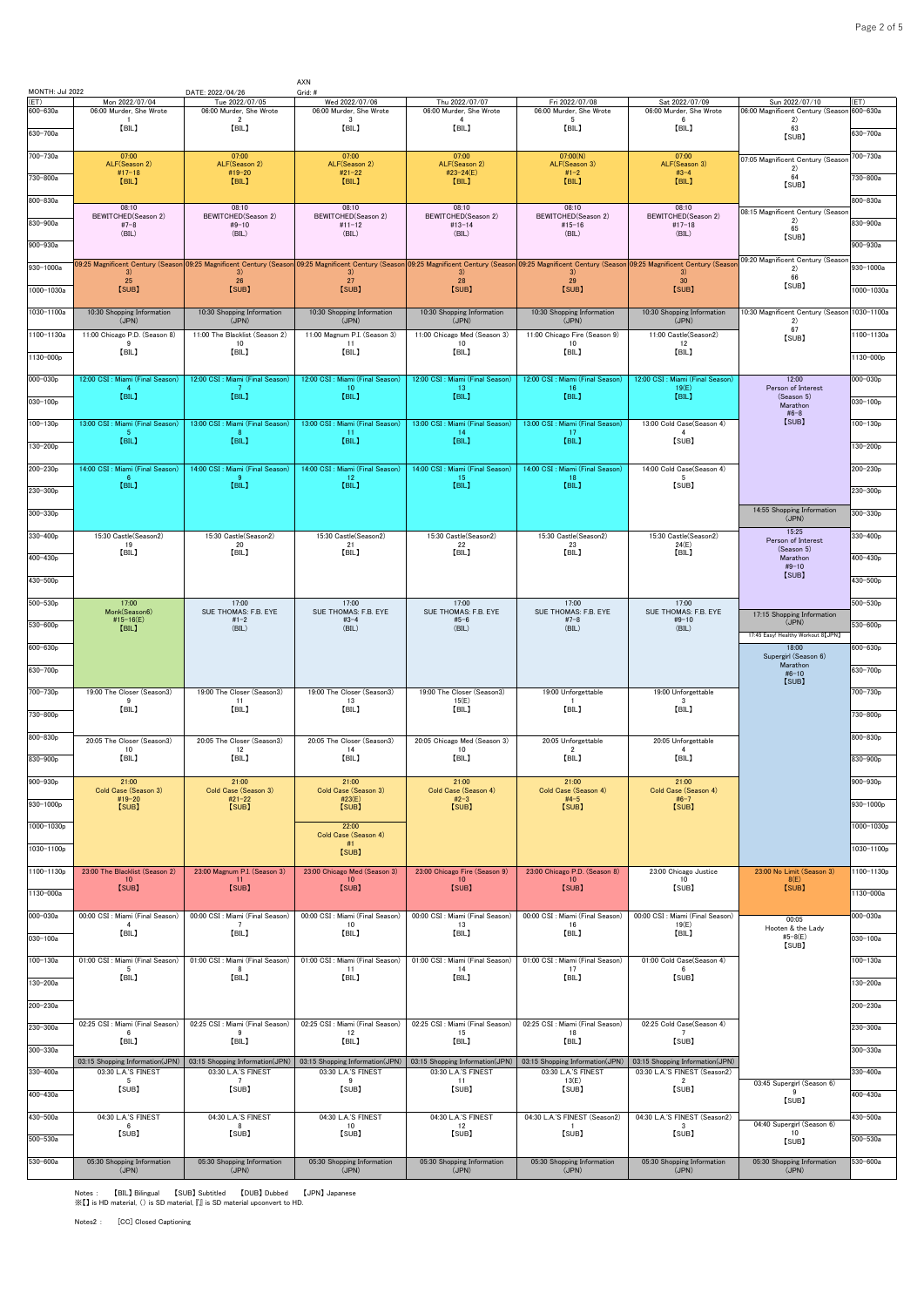| MONTH: Jul 2022  |                                           | DATE: 2022/04/26                                | AXN<br>Grid: #                                                   |                                                                  |                                                                                                                                                                                                                                                  |                                                                  |                                                     |                     |
|------------------|-------------------------------------------|-------------------------------------------------|------------------------------------------------------------------|------------------------------------------------------------------|--------------------------------------------------------------------------------------------------------------------------------------------------------------------------------------------------------------------------------------------------|------------------------------------------------------------------|-----------------------------------------------------|---------------------|
| (ET)<br>600-630a | Mon 2022/07/11<br>06:00 Murder, She Wrote | Tue 2022/07/12<br>06:00 Maintenance             | Wed 2022/07/13<br>06:00 Murder, She Wrote                        | Thu 2022/07/14<br>06:00 Murder, She Wrote                        | Fri 2022/07/15<br>06:00 Murder, She Wrote                                                                                                                                                                                                        | Sat 2022/07/16<br>06:00 Murder, She Wrote                        | Sun 2022/07/17<br>06:00 Magnificent Century (Seasor | ET)<br>$600 - 630a$ |
| 630-700a         | $\overline{7}$<br>[BIL]                   |                                                 | 8<br>[BIL]                                                       | 9<br>[BIL]                                                       | 10<br>[BIL]                                                                                                                                                                                                                                      | 11<br>[BIL]                                                      | 2)<br>68<br>[SUB]                                   | 630-700a            |
| 700-730a         | 07:00<br>ALF(Season 3)                    | 07:00<br>ALF(Season 3)                          | 07:00<br>ALF(Season 3)                                           | 07:00<br>ALF(Season 3)                                           | 07:00<br>ALF(Season 3)                                                                                                                                                                                                                           | 07:00<br>ALF(Season 3)                                           | 07:00 Magnificent Century (Seasor<br>2)             | 700-730a            |
| 730-800a         | $#5 - 6$<br>[BIL]                         | $#7-8$<br>[BIL]                                 | $#9-10$<br>[BIL]                                                 | $#11 - 12$<br>[BIL]                                              | $#13 - 14$<br>[BIL]                                                                                                                                                                                                                              | $#15 - 16$<br>[BIL]                                              | 69<br>[SUB]                                         | 730-800a            |
| 800-830a         |                                           |                                                 |                                                                  |                                                                  |                                                                                                                                                                                                                                                  |                                                                  |                                                     | 800-830a            |
|                  | 08:10<br>BEWITCHED(Season 2)              | 08:10<br>BEWITCHED(Season 2)                    | 08:10<br>BEWITCHED(Season 2)                                     | 08:10<br>BEWITCHED(Season 2)                                     | 08:10<br>BEWITCHED(Season 2)                                                                                                                                                                                                                     | 08:1<br>BEWITCHED(Season 2)                                      | 08:05 Magnificent Century (Seasor<br>2)<br>70       |                     |
| 830-900a         | $#19-20$<br>(BIL)                         | $#21 - 22$<br>(BIL)                             | $#23 - 24$<br>(BIL)                                              | $#25 - 26$<br>(BIL)                                              | $#27 - 28$<br>(BIL)                                                                                                                                                                                                                              | $#29-30$<br>(BIL)                                                | [SUB]                                               | 830-900a            |
| 900-930a         |                                           |                                                 |                                                                  |                                                                  |                                                                                                                                                                                                                                                  |                                                                  |                                                     | $900 - 930a$        |
| 930-1000a        | 3)                                        | 3)                                              | 3)                                                               | 3)                                                               | 09:25 Magnificent Century (Season <mark>09:25 Magnificent Century (Season 09:25 Magnificent Century (Season 09:25 Magnificent Century (Season 09:25 Magnificent Century (Season 09:25 Magnificent Century (Season 09:25 Magnificent</mark><br>3) | 3)                                                               | 09:20 Magnificent Century (Seasor<br>2)<br>71       | 930-1000a           |
| 1000-1030a       | 31<br>[SUB]                               | 32<br>[SUB]                                     | 33<br>[SUB]                                                      | 34<br>[SUB]                                                      | 35<br>[SUB]                                                                                                                                                                                                                                      | 36<br>[SUB]                                                      | [SUB]                                               | 1000-1030a          |
| 1030-1100a       | 10:30 Shopping Information                | 10:30 Shopping Information                      | 10:30 Shopping Information                                       | 10:30 Shopping Information                                       | 10:30 Shopping Information                                                                                                                                                                                                                       | 10:30 Shopping Information                                       | 10:30 Magnificent Century (Seasor                   | 1030-1100a          |
| 1100-1130a       | (JPN)<br>11:00 Chicago P.D. (Season 8)    | (JPN)<br>11:00 The Blacklist (Season 2)         | (JPN)<br>11:00 Magnum P.I. (Season 3)                            | (JPN)<br>11:00 Chicago Med (Season 3)                            | (JPN)<br>11:00 Chicago Fire (Season 9)                                                                                                                                                                                                           | (JPN)<br>11:00 Castle(Season2)                                   | 2)<br>72                                            | 1100-1130a          |
|                  | 10<br>[BIL]                               | 11<br>[BIL]                                     | 12<br>[BIL]                                                      | 11<br>[BIL]                                                      | 11<br>[BIL]                                                                                                                                                                                                                                      | 13<br>[BIL]                                                      | [SUB]                                               |                     |
| 1130-000p        |                                           |                                                 |                                                                  |                                                                  |                                                                                                                                                                                                                                                  |                                                                  |                                                     | 1130-000p           |
| 000-030p         | 12:00 Drop Dead Diva                      | 12:00 Drop Dead Diva<br>-3                      | 12:00 Drop Dead Diva<br>- 5                                      | 12:00 Drop Dead Diva                                             | 12:00 Drop Dead Diva<br>-9                                                                                                                                                                                                                       | 12:00 Drop Dead Diva<br>11                                       | 12:00<br>Person of Interest                         | 000-030p            |
| 030-100p         | [BIL]                                     | [BIL]                                           | [BIL]                                                            | [BIL]                                                            | [BIL]                                                                                                                                                                                                                                            | [BIL]                                                            | (Season 5)<br>Marathon                              | $030 - 100p$        |
| $100 - 130p$     | 13:00 Drop Dead Diva                      | 13:00 Drop Dead Diva                            | 13:00 Drop Dead Diva                                             | 13:00 Drop Dead Diva                                             | 13:00 Drop Dead Diva                                                                                                                                                                                                                             | 13:00 Drop Dead Diva                                             | #11-13(E)<br>[SUB]                                  | $100 - 130p$        |
| 130-200p         | $\overline{2}$<br>[BIL]                   | 4<br>[BIL]                                      | 6.<br>[BIL]                                                      | -8<br>[BIL]                                                      | 10<br>[BIL]                                                                                                                                                                                                                                      | 12 <sup>°</sup><br>[BIL]                                         |                                                     | $130 - 200p$        |
|                  |                                           |                                                 |                                                                  |                                                                  |                                                                                                                                                                                                                                                  |                                                                  |                                                     |                     |
| 200-230p         | 14:00 The Closer<br>[BIL]                 | 14:00 The Closer<br>$\overline{2}$<br>[BIL]     | 14:00 The Closer<br>$\cdot$ <sub>3</sub><br>[BIL]                | 14:00 The Closer<br>$\mathbf{A}$<br>[BIL]                        | 14:00 The Closer<br>5<br>[BIL]                                                                                                                                                                                                                   | 14:00 The Closer<br>6<br>[BIL]                                   |                                                     | $200 - 230p$        |
| 230-300p         |                                           |                                                 |                                                                  |                                                                  |                                                                                                                                                                                                                                                  |                                                                  |                                                     | 230-300p            |
| 300-330p         |                                           |                                                 |                                                                  |                                                                  |                                                                                                                                                                                                                                                  |                                                                  | 14:55 Shopping Information<br>(JPN)                 | $300 - 330p$        |
| 330-400p         | 15:30 Castle(Season3)                     | 15:30 Castle(Season3)                           | 15:30 Castle(Season3)                                            | 15:30 Castle(Season3)                                            | 15:30 Castle(Season3)                                                                                                                                                                                                                            | 15:30 Castle(Season3)                                            | 15:25 Cold Case(Season 4)<br>18                     | 330-400p            |
| 400-430p         | -1<br>[BIL]                               | $\overline{2}$<br>[BIL]                         | $\mathbf{3}$<br>[BIL]                                            | $\overline{4}$<br>[BIL]                                          | -5<br>[BIL]                                                                                                                                                                                                                                      | -6<br>[BIL]                                                      | [SUB]                                               | 400-430p            |
|                  |                                           |                                                 |                                                                  |                                                                  |                                                                                                                                                                                                                                                  |                                                                  | 16:25 Cold Case(Season 4)                           |                     |
| 430-500p         |                                           |                                                 |                                                                  |                                                                  |                                                                                                                                                                                                                                                  |                                                                  | 19<br>[SUB]                                         | 430-500p            |
| 500-530p         | 17:00<br>SUE THOMAS: F.B. EYE             | 17:00<br>SUE THOMAS: F.B. EYE                   | 17:00<br>SUE THOMAS: F.B. EYE                                    | 17:00<br>SUE THOMAS: F.B. EYE                                    | 17:00<br>SUE THOMAS: F.B. EYE                                                                                                                                                                                                                    | 17:00<br>SUE THOMAS: F.B. EYE                                    | 17:15 Shopping Information                          | 500-530p            |
| $530 - 600p$     | $#11 - 12$<br>(BIL)                       | $#13 - 14$<br>(BIL)                             | $#15 - 16$<br>(BIL)                                              | $#17 - 18$<br>(BIL)                                              | $#19-20$<br>(BIL)                                                                                                                                                                                                                                | #21-22(E)<br>(BIL)                                               | (JPN)<br>17:45 Easy! Healthy Workout 9 [JPN]        | 530-600p            |
| 600-630p         |                                           |                                                 |                                                                  |                                                                  |                                                                                                                                                                                                                                                  |                                                                  | 18:00                                               | 600-630p            |
| 630-700p         |                                           |                                                 |                                                                  |                                                                  |                                                                                                                                                                                                                                                  |                                                                  | Supergirl (Season 6)<br>Marathon<br>$#11 - 15$      | 630-700p            |
| 700-730p         | 19:00 Unforgettable                       | 19:00 Unforgettable                             | 19:00 Unforgettable                                              | 19:00 Unforgettable                                              | 19:00 Unforgettable                                                                                                                                                                                                                              | 19:00 Unforgettable                                              | [SUB]                                               | 700-730p            |
|                  | -5<br>[BIL]                               | $\overline{7}$<br>[BIL]                         | 9<br>【BIL】                                                       | -11<br>[BIL]                                                     | 13<br>[BIL]                                                                                                                                                                                                                                      | 15<br>[BIL]                                                      |                                                     |                     |
| 730-800p         |                                           |                                                 |                                                                  |                                                                  |                                                                                                                                                                                                                                                  |                                                                  |                                                     | 730-800p            |
| 800-830p         | 20:05 Unforgettable<br>6                  | 20:05 Unforgettable<br>- 8                      | 20:05 Unforgettable<br>10                                        | 20:05 Unforgettable<br>12                                        | 20:05 Unforgettable<br>14                                                                                                                                                                                                                        | 20:05 Unforgettable<br>16                                        |                                                     | $800 - 830p$        |
| 830-900p         | [BIL]                                     | [BIL]                                           | [BIL]                                                            | [BIL]                                                            | [BIL]                                                                                                                                                                                                                                            | [BIL]                                                            |                                                     | 830-900p            |
| 900-930p         | 21:00                                     | 21:00                                           | 21:00                                                            | 21:00                                                            | 21:00                                                                                                                                                                                                                                            | 21:00                                                            |                                                     | $900 - 930p$        |
| 930-1000p        | Cold Case (Season 4)<br>$#8-9$<br>[SUB]   | Cold Case (Season 4)<br>$#10-11$<br>[SUB]       | Cold Case (Season 4)<br>$#12 - 13$<br>[SUB]                      | Cold Case (Season 4)<br>$#14 - 15$<br>[SUB]                      | Cold Case (Season 4)<br>$#16 - 17$<br>[SUB]                                                                                                                                                                                                      | Cold Case (Season 4)<br>$#18-19$<br>[SUB]                        |                                                     | 930-1000p           |
| 1000-1030p       |                                           |                                                 |                                                                  |                                                                  |                                                                                                                                                                                                                                                  |                                                                  |                                                     | 1000-1030p          |
|                  |                                           |                                                 |                                                                  |                                                                  |                                                                                                                                                                                                                                                  |                                                                  |                                                     |                     |
| 1030-1100p       |                                           |                                                 |                                                                  |                                                                  |                                                                                                                                                                                                                                                  |                                                                  |                                                     | 1030-1100p          |
| 1100-1130p       | 23:00 The Blacklist (Season 2)            | 23:00 Magnum P.I. (Season 3)<br>12              | 23:00 Chicago Med (Season 3)<br>11                               | 23:00 Chicago Fire (Season 9)<br>11                              | 23:00 Chicago P.D. (Season 8)<br>11                                                                                                                                                                                                              | 23:00 Chicago Justice<br>11                                      | 23:00<br>Hustle                                     | 1100-1130p          |
| 1130-000a        | $\frac{11}{5}$                            | [SUB]                                           | [SUB]                                                            | [SUB]                                                            | [SUB]                                                                                                                                                                                                                                            | [SUB]                                                            | $#1-3$<br>[SUB]                                     | 1130-000a           |
| 000-030a         | 00:00 Castle(Season3)                     | 00:00 Drop Dead Diva                            | 00:00 Drop Dead Diva                                             | 00:00 Drop Dead Diva                                             | 00:00 Drop Dead Diva                                                                                                                                                                                                                             | 00:00 Drop Dead Diva                                             |                                                     | $000 - 030a$        |
| 030-100a         | [BIL]                                     | [BIL]                                           | 3<br>[BIL]                                                       | [BIL]                                                            | [BIL]                                                                                                                                                                                                                                            | [BIL]                                                            |                                                     | 030-100a            |
|                  |                                           |                                                 |                                                                  |                                                                  |                                                                                                                                                                                                                                                  |                                                                  |                                                     |                     |
| 100-130a         | 01:00 Maintenance                         | 01:00 Drop Dead Diva<br>$\overline{2}$<br>[BIL] | 01:00 Drop Dead Diva<br>$\overline{4}$<br>[BIL]                  | 01:00 Drop Dead Diva<br>6<br>[BIL]                               | 01:00 Drop Dead Diva<br>8<br>[BIL]                                                                                                                                                                                                               | 01:00 Drop Dead Diva<br>10<br>[BIL]                              |                                                     | $100 - 130a$        |
| 130-200a         |                                           |                                                 |                                                                  |                                                                  |                                                                                                                                                                                                                                                  |                                                                  |                                                     | 130-200a            |
| 200-230a         |                                           | 01:50 Shopping Information<br>(JPN)             | 01:50 Shopping Information<br>(JPN)                              |                                                                  |                                                                                                                                                                                                                                                  |                                                                  | 02:15                                               | 200-230a            |
| 230-300a         |                                           | 02:20 The Closer<br>$\overline{1}$              | 02:20 The Closer<br>$\overline{2}$                               | 02:20 The Closer<br>$\mathbf{3}$                                 | 02:20 The Closer<br>$\overline{4}$                                                                                                                                                                                                               | 02:20 The Closer<br>-5                                           | Hustle<br>#4-6(E)                                   | 230-300a            |
| 300-330a         |                                           | [BIL]                                           | [BIL]                                                            | [BIL]                                                            | [BIL]                                                                                                                                                                                                                                            | [BIL]                                                            | [SUB]                                               | 300-330a            |
| 330-400a         |                                           | 03:30 L.A.'S FINEST (Season2)                   | 03:15 Shopping Information(JPN)<br>03:30 L.A.'S FINEST (Season2) | 03:15 Shopping Information(JPN)<br>03:30 L.A.'S FINEST (Season2) | 03:15 Shopping Information(JPN)<br>03:30 L.A.'S FINEST (Season2)                                                                                                                                                                                 | 03:15 Shopping Information(JPN)<br>03:30 L.A.'S FINEST (Season2) |                                                     | 330-400a            |
|                  |                                           | 4<br>[SUB]                                      | 6<br>[SUB]                                                       | 8<br>[SUB]                                                       | 10<br>[SUB]                                                                                                                                                                                                                                      | 12<br>[SUB]                                                      |                                                     |                     |
| 400-430a         |                                           |                                                 |                                                                  |                                                                  |                                                                                                                                                                                                                                                  |                                                                  |                                                     | 400-430a            |
| 430-500a         |                                           | 04:30 L.A.'S FINEST (Season2)<br>- 5            | 04:30 L.A.'S FINEST (Season2)<br>7                               | 04:30 L.A.'S FINEST (Season2)<br>9                               | 04:30 L.A.'S FINEST (Season2)<br>11                                                                                                                                                                                                              | 04:30 L.A.'S FINEST (Season2)<br>13(E)                           |                                                     | 430-500a            |
| 500-530a         |                                           | [SUB]                                           | [SUB]                                                            | [SUB]                                                            | [SUB]                                                                                                                                                                                                                                            | [SUB]                                                            |                                                     | $500 - 530a$        |
| $530 - 600a$     |                                           | 05:30 Shopping Information                      | 05:30 Shopping Information                                       | 05:30 Shopping Information                                       | 05:30 Shopping Information                                                                                                                                                                                                                       | 05:30 Shopping Information                                       | 05:30 Shopping Information                          | 530-600a            |
|                  |                                           | (JPN)                                           | (JPN)                                                            | (JPN)                                                            | (JPN)                                                                                                                                                                                                                                            | (JPN)                                                            | (JPN)                                               |                     |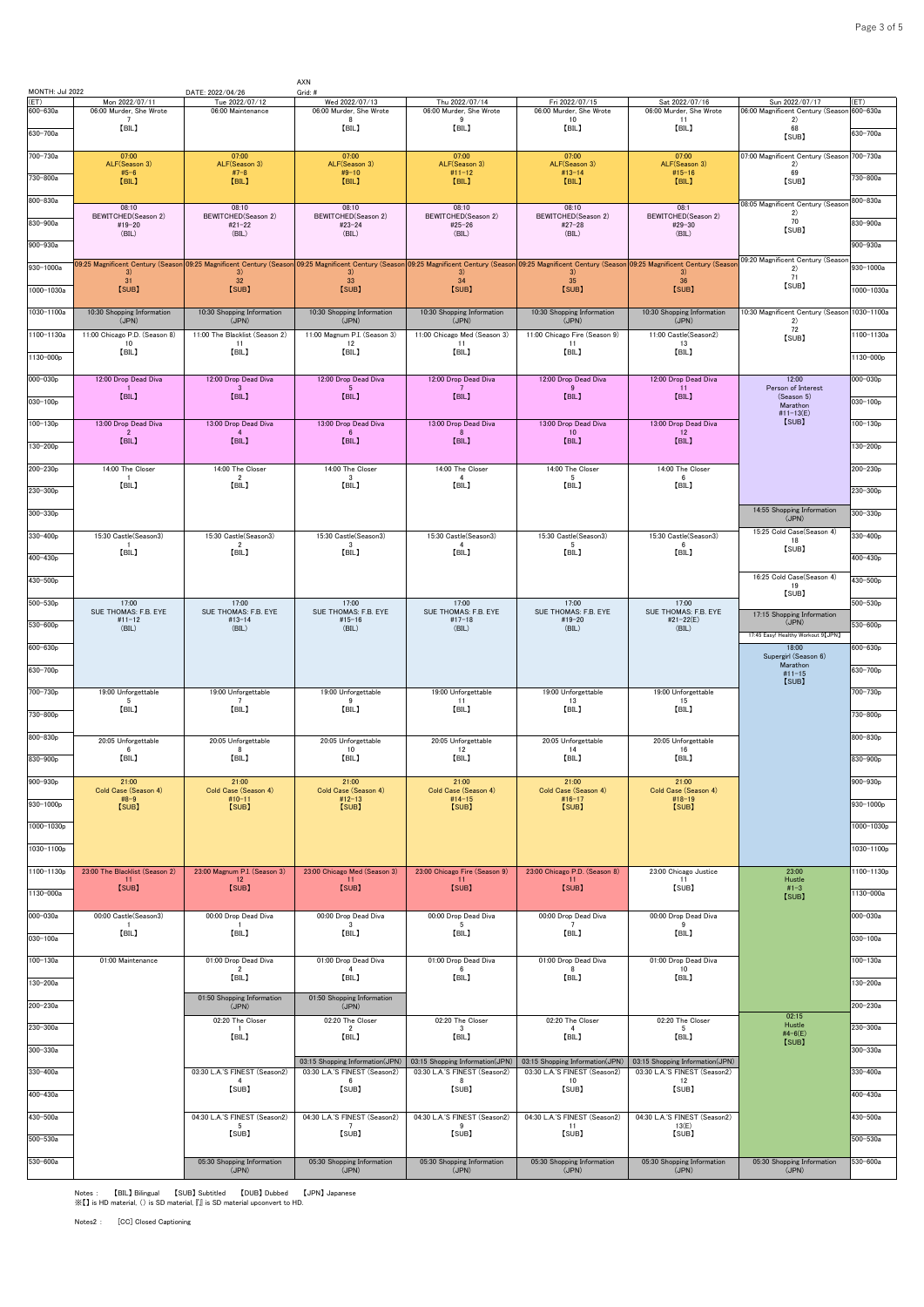| MONTH: Jul 2022  |                                                            | DATE: 2022/04/26                                                                 | AXN<br>Grid: #                                           |                                                         |                                                                                                                                               |                                                         |                                                     |                      |
|------------------|------------------------------------------------------------|----------------------------------------------------------------------------------|----------------------------------------------------------|---------------------------------------------------------|-----------------------------------------------------------------------------------------------------------------------------------------------|---------------------------------------------------------|-----------------------------------------------------|----------------------|
| (ET)<br>600-630a | Mon 2022/07/18<br>06:00 Murder, She Wrote                  | Tue 2022/07/19<br>06:00 Murder, She Wrote                                        | Wed 2022/07/20<br>06:00 Murder, She Wrote                | Thu 2022/07/21<br>06:00 Murder, She Wrote               | Fri 2022/07/22<br>06:00 Murder, She Wrote                                                                                                     | Sat 2022/07/23<br>06:00 Murder, She Wrote               | Sun 2022/07/24<br>06:00 Magnificent Century (Seasor | (ET)<br>$600 - 630a$ |
| 630-700a         | 12<br>[BIL]                                                | 13<br>[BIL]                                                                      | 14(E)<br>[BIL]                                           | (Season 2)<br>[BIL]                                     | (Season 2)<br>$\overline{2}$<br>[BIL]                                                                                                         | (Season 2)<br>$\cdot$ <sub>3</sub><br>[BIL]             | 2)<br>73<br>[SUB]                                   | 630-700a             |
| 700-730a         | 07:00                                                      | 07:00                                                                            | 07:00                                                    | 07:00                                                   | 07:00                                                                                                                                         | 07:00(N)                                                |                                                     | 700-730a             |
|                  | ALF(Season 3)<br>$#17-18$                                  | ALF(Season 3)<br>#19-20                                                          | ALF(Season 3)<br>$#21 - 22$                              | ALF(Season 3)<br>#23-24                                 | ALF(Season 3)<br>#25-26(E)                                                                                                                    | ALF(Season 4)<br>$#1 - 2$                               | 07:05 Magnificent Century (Seasor<br>2)<br>74       |                      |
| 730-800a         | [BIL]                                                      | [BIL]                                                                            | [BIL]                                                    | [BIL]                                                   | [BIL]                                                                                                                                         | [BIL]                                                   | [SUB]                                               | 730-800a             |
| 800-830a         | 08:10<br>BEWITCHED(Season 2)                               | 08:10<br>BEWITCHED(Season 2)                                                     | 08:10 BEWITCHED(Season 2)<br>#35(E)(BIL)                 | 08:15 Hooten & the Lady                                 | 08:15 Hooten & the Lady                                                                                                                       | 08:15 Hooten & the Lady                                 | 08:05 Magnificent Century (Seasor<br>2)             | $800 - 830a$         |
| 830-900a         | #31-32<br>(BIL)                                            | #33-34<br>(BIL)                                                                  | 08:40 Shopping Information                               | -1<br>[SUB]                                             | $\overline{2}$<br>[SUB]                                                                                                                       | 3<br>[SUB]                                              | 75<br>[SUB]                                         | 830-900a             |
| 900-930a         |                                                            |                                                                                  | (JPN)<br>09:10 Easy! Healthy Workout 4 [JPN]             |                                                         |                                                                                                                                               |                                                         | 09:10 Magnificent Century (Seasor                   | 900-930a             |
| $930 - 1000a$    | 3)                                                         | 09:25 Magnificent Century (Season 09:25 Magnificent Century (Season<br>-3)       | 3)                                                       | 3)                                                      | 09:25 Magnificent Century (Season 09:25 Magnificent Century (Season 09:25 Magnificent Century (Season 09:25 Magnificent Century (Seasor<br>3) | 3 <sup>1</sup>                                          | 2)<br>76<br>[SUB]                                   | 930-1000a            |
| 1000-1030a       | 37<br>[SUB]                                                | 38<br>[SUB]                                                                      | 39<br>[SUB]                                              | 40<br>[SUB]                                             | 41<br>[SUB]                                                                                                                                   | 42<br>[SUB]                                             |                                                     | 1000-1030a           |
| 1030-1100a       | 10:30 Shopping Information                                 | 10:30 Shopping Information                                                       | 10:30 Shopping Information                               | 10:30 Shopping Information                              | 10:30 Shopping Information                                                                                                                    | 10:30 Shopping Information                              | 0:20 Magnificent Century (Seasor<br>2)              | 1030-1100a           |
| 1100-1130a       | (JPN)<br>11:00 Chicago P.D. (Season 8)                     | (JPN)<br>11:00 The Blacklist (Season 2)                                          | (JPN)<br>11:00 Magnum P.I. (Season 3)                    | (JPN)<br>11:00 Chicago Med (Season 3)                   | (JPN)<br>11:00 Chicago Fire (Season 9)                                                                                                        | (JPN)<br>11:00 Castle(Season2)                          | 77<br>[SUB]                                         | 1100-1130a           |
| 1130-000p        | 11<br>[BIL]                                                | 12<br>[BIL]                                                                      | 13<br>[BIL]                                              | 12<br>[BIL]                                             | 12<br>[BIL]                                                                                                                                   | 14<br>[BIL]                                             |                                                     | 1130-000p            |
| 000-030p         | 12:00 Drop Dead Diva                                       | 12:00 Drop Dead Diva                                                             | 12:00 Drop Dead Diva                                     | 12:00 Drop Dead Diva                                    | 12:00 Drop Dead Diva                                                                                                                          | 12:00 Drop Dead Diva                                    | 12:00                                               | 000-030p             |
|                  | 13(E)<br>[BIL]                                             | (Season 2)<br>$\overline{2}$                                                     | (Season 2)<br>$\overline{4}$                             | (Season 2)<br>$6\phantom{.0}$                           | (Season 2)<br>8                                                                                                                               | (Season 2)<br>10 <sup>°</sup>                           | Drop Dead Diva<br>Marathon                          |                      |
| $030 - 100p$     |                                                            | [BIL]                                                                            | [BIL]                                                    | [BIL]                                                   | [BIL]                                                                                                                                         | [BIL]                                                   | $#1 - 3$<br>[SUB]                                   | $030 - 100p$         |
| 100-130p         | 13:00 Drop Dead Diva<br>(Season 2)<br>$\mathbf{1}$         | 13:00 Drop Dead Diva<br>(Season 2)<br>$\overline{\mathbf{3}}$                    | 13:00 Drop Dead Diva<br>(Season 2)<br>$5\phantom{.0}$    | 13:00 Drop Dead Diva<br>(Season 2)<br>$\overline{7}$    | 13:00 Drop Dead Diva<br>(Season 2)<br>-9                                                                                                      | 13:00 Drop Dead Diva<br>(Season 2)<br>11                |                                                     | $100 - 130p$         |
| 130-200p         | [BIL]                                                      | [BIL]                                                                            | [BIL]                                                    | [BIL]                                                   | [BIL]                                                                                                                                         | [BIL]                                                   |                                                     | $130 - 200p$         |
| 200-230p         | 14:00 The Closer<br>$\overline{7}$                         | 14:00 The Closer<br>$\mathbf{R}$                                                 | 14:00 The Closer<br>9                                    | 14:00 The Closer<br>10                                  | 14:00 The Closer<br>11                                                                                                                        | 14:00 The Closer<br>12                                  |                                                     | $200 - 230p$         |
| 230-300p         | [BIL]                                                      | [BIL]                                                                            | [BIL]                                                    | [BIL]                                                   | [BIL]                                                                                                                                         | [BIL]                                                   |                                                     | $230 - 300p$         |
| $300 - 330p$     |                                                            |                                                                                  |                                                          |                                                         |                                                                                                                                               |                                                         | 14:55 Shopping Information<br>(JPN)                 | 300-330p             |
| 330-400p         | 15:30 Castle(Season3)                                      | 15:30 Castle(Season3)                                                            | 15:30 Castle(Season3)                                    | 15:30 Castle(Season3)                                   | 15:30 Castle(Season3)                                                                                                                         | 15:30 Castle(Season3)                                   | 15:25<br>Drop Dead Diva                             | 330-400 <sub>p</sub> |
| 400-430p         | $7\overline{ }$<br>[BIL]                                   | 8<br>[BIL]                                                                       | -9<br>[BIL]                                              | 10<br>[BIL]                                             | 11<br>[BIL]                                                                                                                                   | 12<br>[BIL]                                             | Marathon<br>$#4-5$                                  | 400-430p             |
| 430-500p         |                                                            |                                                                                  |                                                          |                                                         |                                                                                                                                               |                                                         | [SUB]                                               | 430-500p             |
| $500 - 530p$     | 17:00                                                      | 17:00                                                                            | 17:00                                                    | 17:00                                                   | 17:00                                                                                                                                         | 17:00                                                   |                                                     | $500 - 530p$         |
|                  | SUE THOMAS: F.B. EYE<br>(Season2)                          | SUE THOMAS: F.B. EYE<br>(Season2)                                                | SUE THOMAS: F.B. EYE<br>(Season2)                        | SUE THOMAS: F.B. EYE<br>(Season2)                       | SUE THOMAS: F.B. EYE<br>(Season2)                                                                                                             | SUE THOMAS: F.B. EYE<br>(Season2)                       | 17:15 Shopping Information<br>(JPN)                 |                      |
| $530 - 600p$     | $#1 - 2$<br>(BIL)                                          | $#3 - 4$<br>(BIL)                                                                | $#5 - 6$<br>(BIL)                                        | $#7-8$<br>(BIL)                                         | $#9-10$<br>(BIL)                                                                                                                              | $#11 - 12$<br>(BIL)                                     | 17:45 Easy! Healthy Workout 10(E) [JPN]             | 530-600 <sub>p</sub> |
| 600-630p         |                                                            |                                                                                  |                                                          |                                                         |                                                                                                                                               |                                                         | 18:00<br>Supergirl (Season 6)<br>Marathon           | 600-630p             |
| 630-700p         |                                                            |                                                                                  |                                                          |                                                         |                                                                                                                                               |                                                         | #16-20(E)<br>[SUB]                                  | 630-700p             |
| 700-730p         | 19:00 Unforgettable<br>17                                  | 19:00 Unforgettable<br>19                                                        | 19:00 Unforgettable<br>21                                | 19:00 Unforgettable (Season 2)                          | 19:00 Unforgettable (Season 2)<br>$\cdot$ 3                                                                                                   | 19:00 Unforgettable (Season 2)<br>-5                    |                                                     | 700-730p             |
| 730-800p         | [BIL]                                                      | [BIL]                                                                            | [BIL]                                                    | [BIL]                                                   | [BIL]                                                                                                                                         | [BIL]                                                   |                                                     | 730-800p             |
| 800-830p         | 20:05 Unforgettable                                        | 20:05 Unforgettable                                                              | 20:05 Unforgettable                                      | 20:05 Unforgettable (Season 2)                          | 20:05 Unforgettable (Season 2)                                                                                                                | 20:05 Unforgettable (Season 2)                          |                                                     | 800-830p             |
| 830-900p         | 18<br>[BIL]                                                | 20<br>【BIL】                                                                      | 22(E)<br>[BIL]                                           | $\overline{2}$<br>[BIL]                                 | $\overline{4}$<br>[BIL]                                                                                                                       | 6<br>[BIL]                                              |                                                     | 830-900p             |
| 900-930p         | 21:00                                                      | 21:00                                                                            | 21:00                                                    | 21:00                                                   | 21:00                                                                                                                                         | 21:00                                                   |                                                     | 900-930p             |
| 930-1000p        | Cold Case (Season 4)<br>$#20 - 21$<br>[SUB]                | Cold Case (Season 4)<br>$#22 - 23$<br>[SUB]                                      | Cold Case (Season 4)<br>#24 $(E)$<br>[SUB]               | Cold Case (Season 5)<br>$#2-3$<br>[SUB]                 | Cold Case (Season 5)<br>$#4 - 5$<br>[SUB]                                                                                                     | Cold Case (Season 5)<br>$#6-7$<br>[SUB]                 |                                                     | 930-1000p            |
| 1000-1030p       |                                                            |                                                                                  | 22:00                                                    |                                                         |                                                                                                                                               |                                                         |                                                     | 1000-1030p           |
| 1030-1100p       |                                                            |                                                                                  | Cold Case (Season 5)<br>#1                               |                                                         |                                                                                                                                               |                                                         |                                                     | 1030-1100p           |
|                  |                                                            |                                                                                  | [SUB]                                                    |                                                         |                                                                                                                                               |                                                         |                                                     |                      |
| 1100-1130p       | 23:00 The Blacklist (Season 2)<br>12 <sup>2</sup><br>[SUB] | 23:00 Magnum P.I. (Season 3)<br>13<br>[SUB]                                      | 23:00 Chicago Med (Season 3)<br>12 <sup>2</sup><br>[SUB] | 23:00 Chicago Fire (Season 9)<br>12<br>[SUB]            | 23:00 Chicago P.D. (Season 8)<br>12<br>[SUB]                                                                                                  | 23:00 Chicago Justice<br>12<br>[SUB]                    | 23:00 Drop Dead Diva<br>$\overline{1}$<br>[SUB]     | 1100-1130p           |
| 1130-000a        |                                                            |                                                                                  |                                                          |                                                         |                                                                                                                                               |                                                         |                                                     | 1130-000a            |
| 000-030a         | 00:00 Drop Dead Diva<br>-11                                | 00:00 Drop Dead Diva<br>13(E)                                                    | 00:00 Drop Dead Diva<br>(Season 2)                       | 00:00 Drop Dead Diva<br>(Season 2)                      | 00:00 Drop Dead Diva<br>(Season 2)                                                                                                            | 00:00 Drop Dead Diva<br>(Season 2)                      | 00:00 Hustle (Season 2)<br>$\mathbf{1}$             | 000-030a             |
| $030 - 100a$     | [BIL]                                                      | 【BIL】                                                                            | $\overline{2}$<br>[BIL]                                  | $\overline{4}$<br>[BIL]                                 | 6<br>[BIL]                                                                                                                                    | 8<br>[BIL]                                              | [SUB]                                               | 030-100a             |
| $100 - 130a$     | 01:00 Drop Dead Diva<br>12                                 | 01:00 Drop Dead Div<br>(Season 2)                                                | 01:00 Drop Dead Diva<br>(Season 2)                       | 01:00 Drop Dead Diva<br>(Season 2)                      | 01:00 Drop Dead Diva<br>(Season 2)                                                                                                            | 01:00 Drop Dead Diva<br>(Season 2)                      | 01:00<br>No Limit                                   | $100 - 130a$         |
| 130-200a         | 【BIL】                                                      | $\overline{1}$<br>[BIL]                                                          | $\cdot$ 3<br>[BIL]                                       | 5<br>[BIL]                                              | $\overline{7}$<br>[BIL]                                                                                                                       | -9<br>[BIL]                                             | $#1 - 4$<br>[SUB]                                   | 130-200a             |
| 200-230a         | 01:50 Shopping Information<br>(JPN)                        |                                                                                  | 01:50 Shopping Information<br>(JPN)                      |                                                         |                                                                                                                                               |                                                         |                                                     | 200-230a             |
| 230-300a         | 02:20 The Closer<br>6                                      | 02:20 The Closer<br>$\overline{7}$                                               | 02:20 The Closer<br>8                                    | 02:20 The Closer<br>-9                                  | 02:20 The Closer<br>10                                                                                                                        | 02:20 The Closer<br>11                                  |                                                     | 230-300a             |
| 300-330a         | [BIL]                                                      | [BIL]                                                                            | [BIL]                                                    | [BIL]                                                   | [BIL]                                                                                                                                         | [BIL]                                                   |                                                     | 300-330a             |
| 330-400a         | 03:15 Shopping Information(JPN)<br>03:30 Shades of Blue    | 03:15 Shopping Information<br>(JPN)                                              | 03:15 Shopping Information(JPN)<br>03:30 Shades of Blue  | 03:15 Shopping Information(JPN)<br>03:30 Shades of Blue | 03:15 Shopping Information(JPN)<br>03:30 Shades of Blue                                                                                       | 03:15 Shopping Information(JPN)<br>03:30 Shades of Blue |                                                     | 330-400a             |
|                  | $\mathbf{1}$<br>[SUB]                                      | 03:45 Stay Tuned! Travel Program [JPN]<br>03:50 Stay Tuned! Travel Program [JPN] | 5<br>[SUB]                                               | 7<br>[SUB]                                              | -9<br>[SUB]                                                                                                                                   | 11<br>[SUB]                                             |                                                     |                      |
| 400-430a         |                                                            | 03:55 Strange Tokyo [SUB]<br>04:00 Shades of Blue                                |                                                          |                                                         |                                                                                                                                               |                                                         |                                                     | 400-430a             |
| 430-500a         | 04:30 Shades of Blue                                       | 3<br>[SUB]                                                                       | 04:30 Shades of Blue                                     | 04:30 Shades of Blue                                    | 04:30 Shades of Blue                                                                                                                          | 04:30 Shades of Blue                                    |                                                     | 430-500a             |
| 500-530a         | $\overline{2}$<br>[SUB]                                    | 05:00 Shades of Blue                                                             | 6<br>[SUB]                                               | -8<br>[SUB]                                             | 10<br>[SUB]                                                                                                                                   | 12<br>[SUB]                                             |                                                     | $500 - 530a$         |
| 530-600a         | 05:30 Shopping Information                                 | $\overline{4}$<br>[SUB]                                                          | 05:30 Shopping Information                               | 05:30 Shopping Information                              | 05:30 Shopping Information                                                                                                                    | 05:30 Shopping Information                              | 05:30 Shopping Information                          | 530-600a             |
|                  | (JPN)                                                      |                                                                                  | (JPN)                                                    | (JPN)                                                   | (JPN)                                                                                                                                         | (JPN)                                                   | (JPN)                                               |                      |